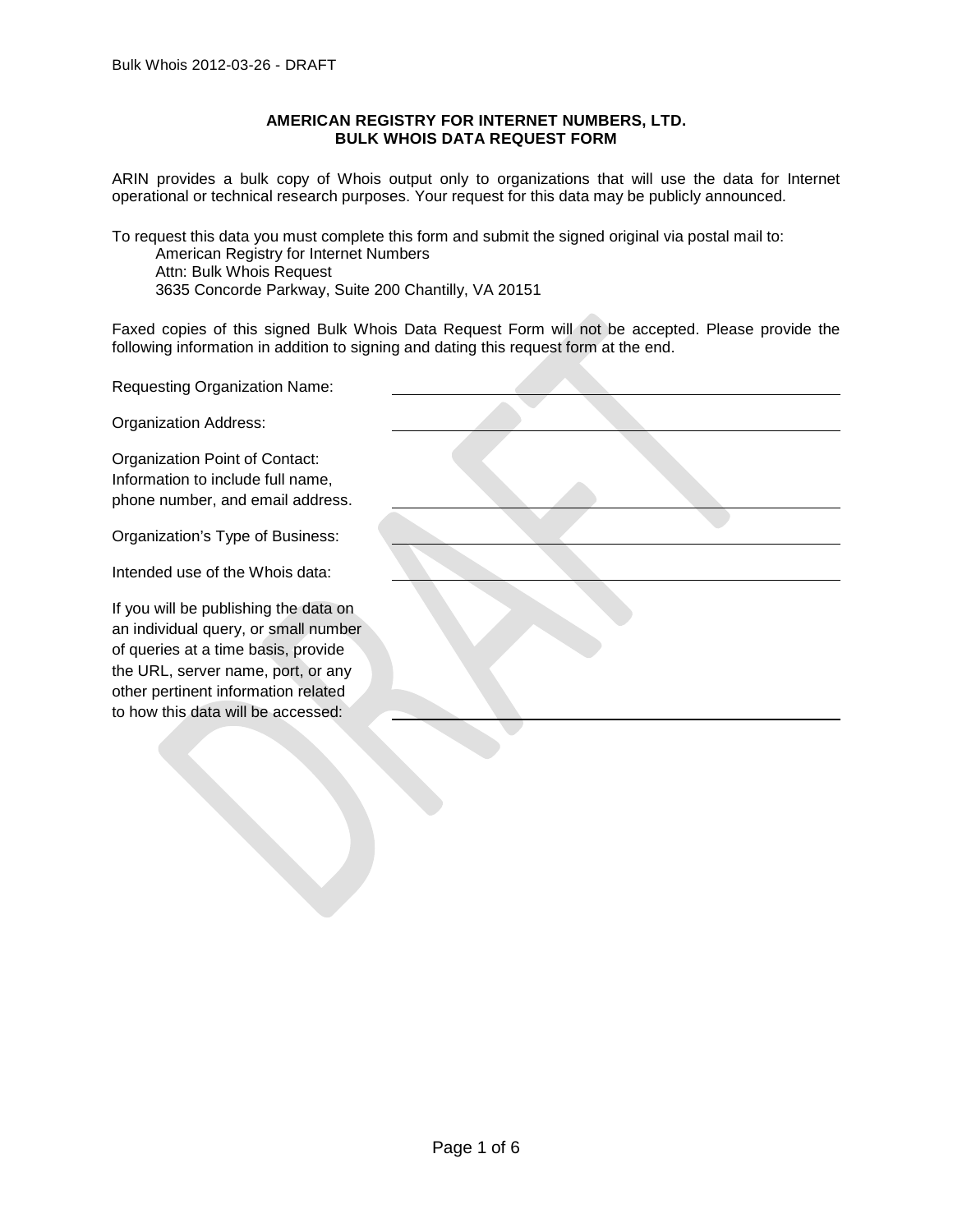# **AMERICAN REGISTRY FOR INTERNET NUMBERS, LTD. BULK WHOIS TERMS OF USE ("TOU")**

American Registry for Internet Numbers, Ltd. ("ARIN"), in its sole discretion, may provide access to data from the ARIN Bulk Whois directory ("ARIN Bulk Whois Database") solely for the purpose of internet operational or technical research purposes pertaining to Internet operations that the party requesting such access ("User") may perform as part of its normal course of business in providing related network and Internet services. ARIN will not provide User access to data from the ARIN Bulk Whois Database for incorporation into publicly available products, services or systems of any kind that republish or resell the data contained in the ARIN Bulk Whois Database, regardless of whether those products, services and/or systems are related to internet operational or technical research purposes pertaining to Internet operations. To request access to the ARIN Bulk Whois Database, User as the party requesting such access must submit the request through its ARIN Online account. If access is granted, User must agree to the terms and conditions in this ToU and any subsequent ToUs that may be promulgated by ARIN from time to time, by executing and returning this ToU to ARIN.

ARIN reserves the right to amend the ToU at any time, without notice, at its sole discretion. ARIN will make any amended ToU available at www.arin.net or at a site designated for the ToU. Unless otherwise specified by ARIN, any amendment will be effective immediately upon posting. If User uses data from the ARIN Bulk Whois Database after the effective date of a revised ToU, that use constitutes User's acceptance of the revised ToU regardless of when such data was initially obtained. User is responsible for checking ARIN's site frequently to remain apprised of any amendments to the ToU.

The terms and conditions in this ToU also include the terms and conditions set forth in the ARIN General Terms of Service (currently available at www.arin.net/public/termsOfService.xhtml), the ARIN Whois Terms of Use (currently available at www.arin.net/whois tou.html), and other policies and procedures that ARIN may adopt from time to time applicable to the Bulk Whois Database or the Bulk Whois data (the "Bulk Whois Policies") incorporated herein by reference.

For any questions concerning the use of ARIN's Bulk Whois Database and the data contained therein, contact **hostmaster@arin.net**

# 1. AUTHORIZED PERSONS

ARIN will review and consider each application for access to ARIN's Bulk Whois Database and the data therein to ensure that the proposed use complies with the ToU and the ARIN Whois Terms of Use. The following are examples of persons who ARIN, in its sole discretion, may grant permission to download data from ARIN's Bulk Whois Database with access and republication in all instances being limited to a single query at a time:

- (a) academic researchers who publish papers and/or conduct public experiments who use the data to provide a clear benefit to the broader networking community;
- (b) network operators/researchers who use the data to provide a clear and demonstrable benefit to the broader networking community; and
- (c) government and law enforcement entities who use the data for purposes such as administration of justice and law enforcement, or for some other lawful purpose.

## 2. PERMISSIBLE PURPOSES

ARIN shall determine, in its sole discretion, the permissible purposes for which an Authorized Person may access the ARIN Bulk Whois Database on a case-by-case basis. The following are examples of permissible purposes that ARIN, in its sole discretion, may approve, although it shall have no obligation to approve access for such purposes and may in its sole discretion refuse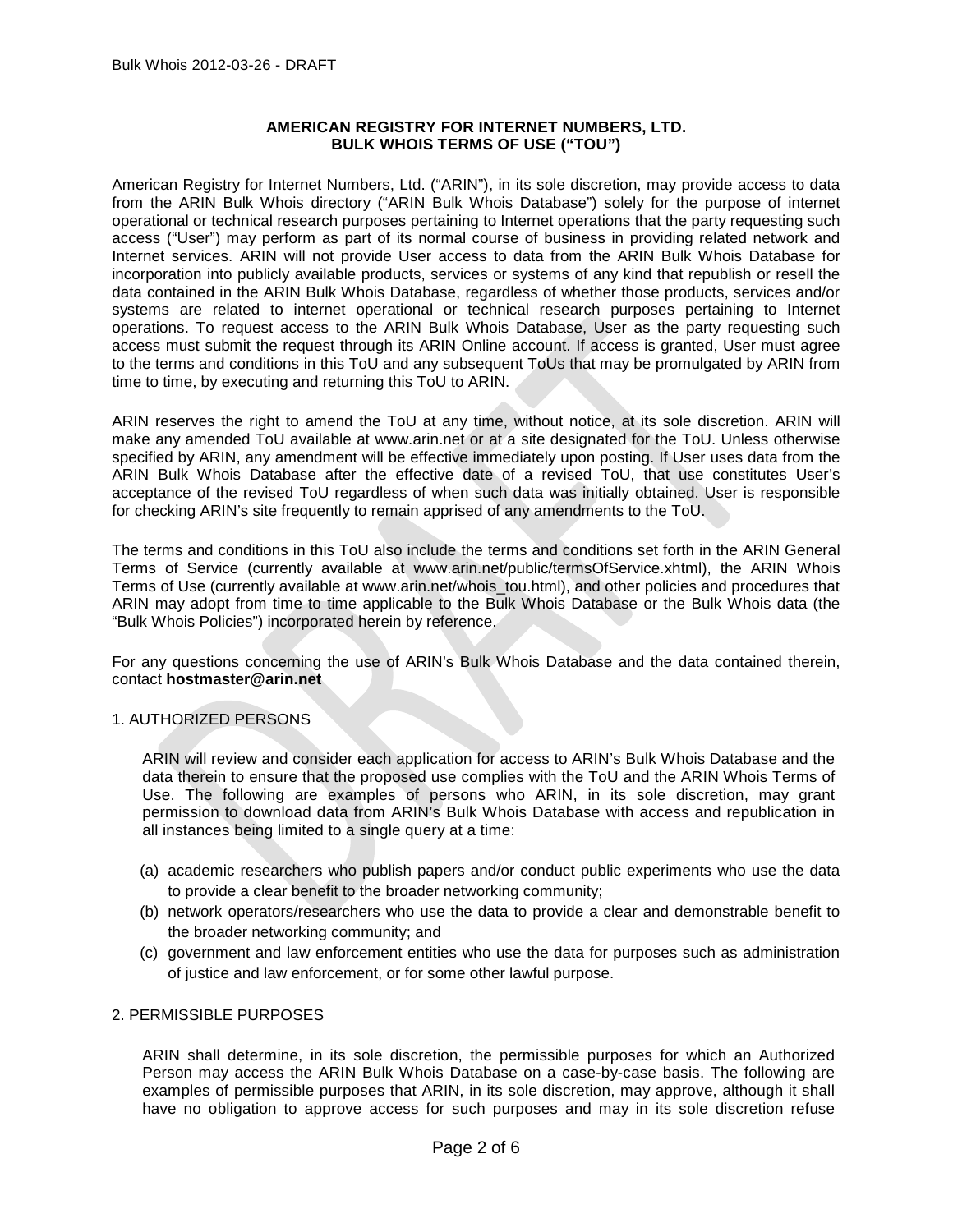access for such purposes:

- (a) Ensuring the uniqueness of Internet number resource usage;
- (b) Evaluating routing policies or assuring compliance with routing policies;
- (c) Facilitating operational coordination between network operators (e.g., network problem resolution, outage notification);
- (d) Identifying resources used, or suspected of being used, for unlawful purposes;
- (e) Conducting scientific research into network operations;
- (f) For use in conjunction with the normal course of business of User in providing network and Internet services so long as such use does not republish, resell, or make publicly available the data contained within the ARIN Bulk Whois Database; and
- (g) Automated processing of abuse requests, research and tracking of abuse issues in connection with the maintenance of Whois data, and efforts to maintain accurate SWIP records.

#### 3. IMPERMISSIBLE USES

Any use of data from the ARIN Bulk Whois Database that is not expressly allowed in the ToU is expressly prohibited. Thus, by way of limited example, the ARIN Bulk Whois Database and the data contained therein may not be used for advertising, direct marketing, marketing research, or similar purposes, whether conducted by email, instant messaging, direct mail, telephone, facsimile or any other means now known or hereafter invented. The ARIN Bulk Whois Database and the data contained therein may not be sold, traded, repackaged, redistributed, publicly displayed, or incorporated into any commercial product whatsoever other than as part of User's normal course of business in providing network and Internet services and User does not repackage or resell the data in the Bulk Whois database. User may not make any modifications to or create derivative works from the ARIN Bulk Whois Database or the data therein, including through additions or omissions of material to the ARIN Bulk Whois Database or the data therein.

The ARIN Bulk Whois Database and the data contained therein may be used for lawful purposes only, as determined by U.S. or state laws. User may not knowingly or negligently use the ARIN Bulk Whois Database or the data contained therein in any manner that: (1) violates or infringes in any way upon the rights of others, (2) is unlawful, threatening, abusive, defamatory, vulgar, obscene, profane, indecent or otherwise objectionable, (3) encourages conduct that would constitute a criminal offense, (4) gives rise to civil liability, or (5) violates the ARIN General Terms of Service (currently available at www.arin.net/public/termsOfService.xhtml), the ARIN Whois Terms of Use (currently available at [www.arin.net/whois\\_tou.html\)](http://www.arin.net/whois_tou.html) or the Bulk Whois Policies.

User is solely responsible for all activity conducted through User's ARIN Online Account and for the security of User's computer system. User may not knowingly or negligently reveal, share or otherwise allow others to use User's ARIN Online Account or password, or otherwise permit others to access the ARIN Bulk Whois Database or the information contained therein through User's grant of access. User is personally responsible for the use of User's ARIN Online Account and password and for search queries that result from use of User's ARIN Online Account and password. User may not sell or charge others for the right to use User's ARIN Online Account or password or User's grant of access to the ARIN Bulk Whois Database or the information contained therein. User may not transfer User's ARIN Online Account or password or User's grant of access to the ARIN Bulk Whois Database or the information contained therein. By accessing ARIN's Bulk Whois Database or the data contained therein, User agrees to take all necessary precautions to ensure that the data is not used in a manner contrary to this ToU.

ARIN, in its sole discretion, may at any time audit User's use of ARIN's Bulk Whois Database and the data contained therein upon giving User not less than seven (7) days prior written notice. Upon such an audit, User agrees to cooperate with ARIN and to provide ARIN with full, accurate and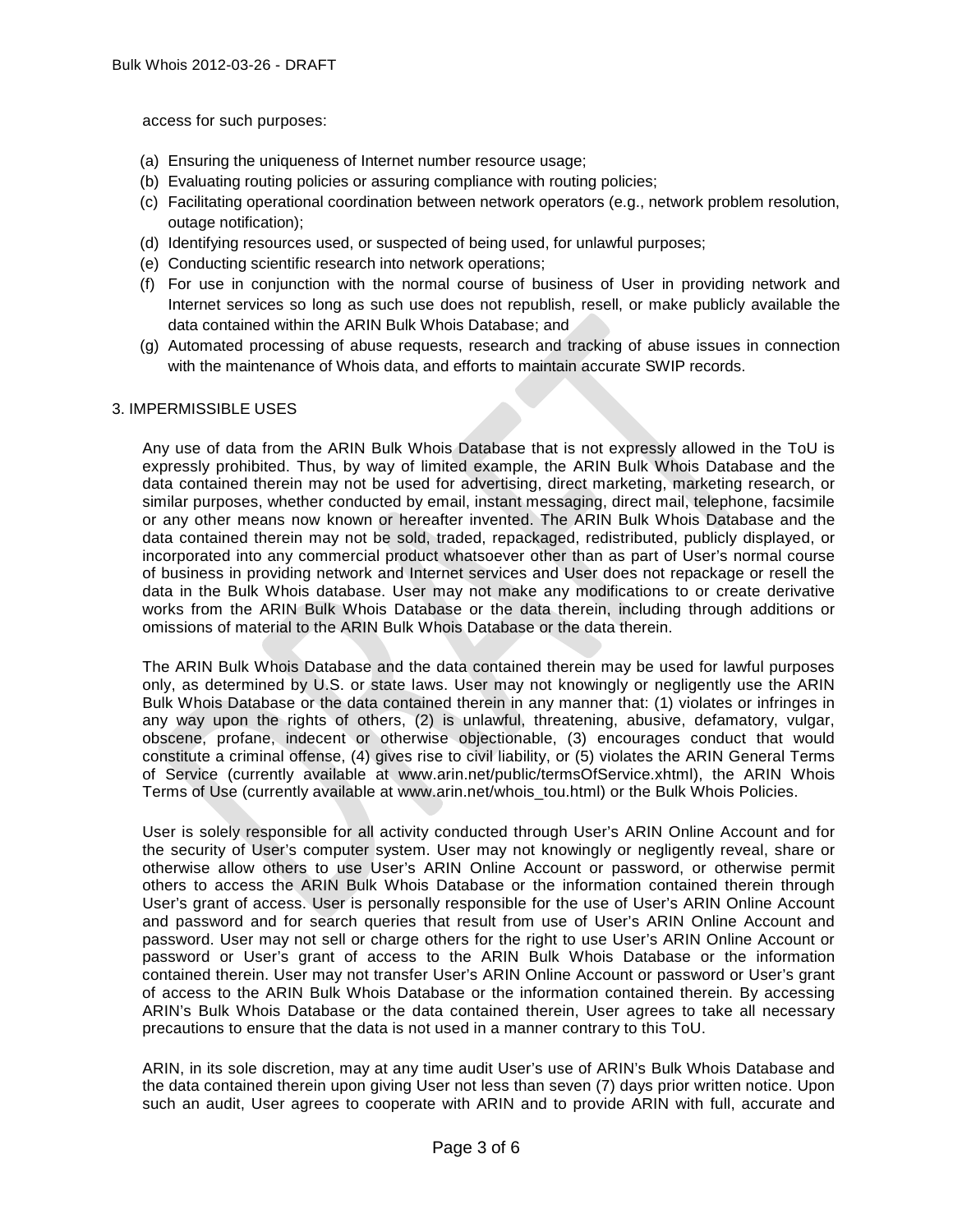complete information concerning User's activities with respect to ARIN's Bulk Whois Database and the data contained therein as may be reasonably requested. If ARIN, in its sole discretion, determines that User has violated the terms and conditions in this ToU, or has failed to cooperate completely in the audit, or User's activity is contrary to ARIN policy, ARIN may terminate this Agreement immediately and without notice to User.

## 4. CERTIFICATION OF INFORMATION PROVIDED

As a material term of this ToU, and as an inducement for ARIN to provide User with access to the data contained in the ARIN Bulk Whois Database, User represents and warrants that any and all information provided by User to ARIN either in the form above or in any additional or supplemental submission, either oral or written, shall be true and accurate. The provision by User of false, fraudulent or incorrect information shall be a material violation of the ToU and ARIN may immediately terminate User's access to the data in ARIN's Bulk Whois Database as provided in Section 6 below.

#### 5. TERMINATION

Any violation of the ToU may result in immediate termination of User's access to ARIN's Bulk Whois Database and the data contained therein, as well as legal action. ARIN may take any legal and technical actions to prevent the use of ARIN's Bulk Whois Database and the data contained therein in violation of this Agreement.

ARIN may immediately terminate User's access and use of its Bulk Whois Database and the data contained therein for any reason including, without limitation, if it, in its sole discretion, determines that User have violated the ToU or ARIN otherwise considers User's use to be unacceptable. ARIN may, but is not required to, provide a warning to User prior to termination of User's access and use of its Bulk Whois Database and the data contained therein and require the return or destruction of all data previously provided to recipient

Submission of fraudulent, deceptive, or false information to obtain access to ARIN's Bulk Whois Database and data contained therein shall result in denial or immediate termination of access and possible legal action and is a material, non-curable breach of the ToU. Suspected fraudulent, deceptive, or false uses, or other improper uses, of ARIN's Bulk Whois Database and data contained therein should be reported to hostmaster@arin.net.

## 6. LIMITATIONS ON LIABILITY

ARIN'S BULK WHOIS DATABASE AND DATA CONTAINED THEREIN IS PROVIDED ON AN "AS IS, AS AVAILABLE" BASIS. USER'S USE OF ARIN'S BULK WHOIS DATABASE AND DATA CONTAINED THEREIN IS AT USER'S OWN RISK. ARIN AND ITS AFFILIATES DO NOT MAKE ANY REPRESENTATIONS OR WARRANTIES OF ANY KIND REGARDING ARIN'S BULK WHOIS DATABASE AND DATA CONTAINED THEREIN. ARIN AND ITS AFFILIATES SPECIFICALLY DISCLAIM ANY AND ALL EXPRESS OR IMPLIED WARRANTIES CONCERNING THE SAME.

USER WILL DEFEND, INDEMNIFY AND HOLD HARMLESS ARIN AND ITS AFFILIATES FROM ALL LIABILITIES, CLAIMS AND EXPENSES, INCLUDING REASONABLE ATTORNEYS' FEES AND COSTS, THAT ARISE FROM OR IN CONNECTION WITH THE ARIN BULK WHOIS DATABASE OR THE DATA CONTAINED THEREIN. IN THE EVENT THAT ARIN OR ITS AFFILIATES ARE REQUIRED TO DEFEND THEMSELVES AGAINST A CLAIM, ARIN SHALL HAVE THE RIGHT TO SELECT COUNSEL OF ITS CHOOSING, AS WELL AS THE RIGHT TO CONTROL THE LITIGATION AND SETTLE THE CLAIM.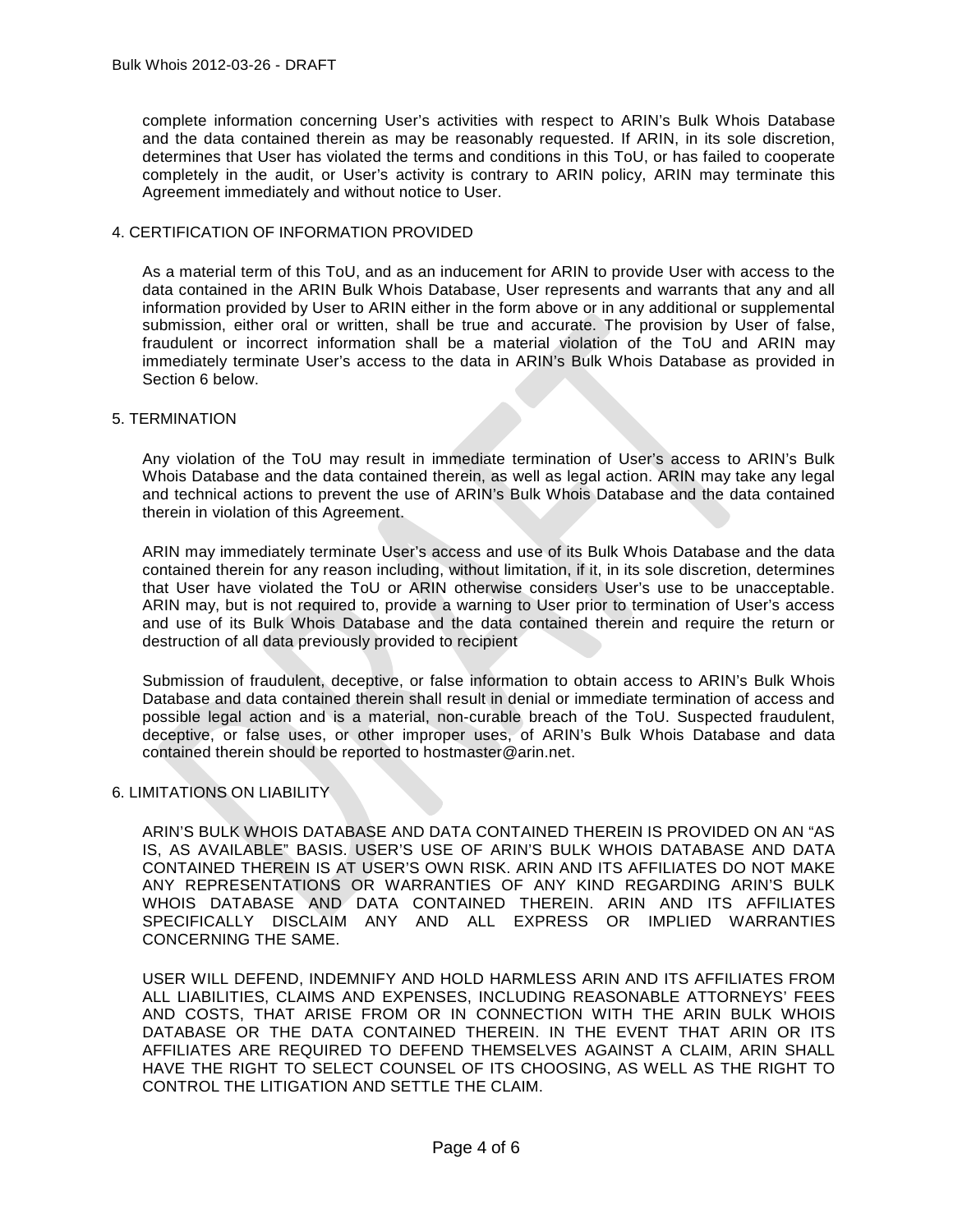USER'S SOLE AND EXCLUSIVE REMEDY FOR ANY DISPUTE WITH ARIN CONCERNING THE ARIN BULK WHOIS DATABASE OR THE DATA CONTAINED THEREIN IS TO DISCONTINUE USE OF THE SAME, INCLUDING, WITHOUT LIMITATION, CANCELLATION OF USER'S ARIN ONLINE ACCOUNT. ARIN IS PROVIDING ACCESS TO THE BULK WHOIS DATABASE AT NO COST AS A COURTESY TO USER AND ARIN SHALL NOT BE LIABLE TO USER FOR ANY DAMAGES, PROFITS, MONIES, COSTS, ATTORNEY FEES, INJUNCTIVE RELIEF OR DECLARATORY RELIEF OF ANY NATURE ARISING FROM, RELATING TO OR CONCERNING THE TOU, INCLUDING FOR ANY ALLEGED BREACH OF THE TOU. TO THE EXTENT THAT THE LAW OF ANY JURISDICTION DOES NOT ALLOW THE EXCLUSION OR THE LIMITATION OF LIABILITY FOR DAMAGES, IN SUCH JURISDICTIONS, USER AGREES THAT ARIN'S LIABILITY SHALL BE LIMITED TO THE FULL EXTENT PERMITTED BY APPLICABLE LAW.

## 7. PROPERTY RIGHTS

User acknowledges and agrees that ARIN has been and shall continue to be the sole and exclusive owner of: (i) the Bulk Whois Database; (ii) the Bulk Whois Data; (iii) all matters that have been or may in the future be conceived, developed, enhanced, derived, or otherwise created by or on behalf of ARIN in connection with the Bulk Whois database, the Bulk Whois Data, or any part thereof, and (iv) all intellectual property rights (including patent, trademark, copyright and trade secret rights) and other proprietary rights in connection with any and all of the foregoing (collectively the ARIN Property). User acknowledges and agrees that none of the ARIN Property is or will be User's property and that User does not have or acquire, directly or indirectly, any title or property rights in or to any ARIN Property or any Internet number resources for any reason. User shall not attempt, directly or indirectly, to obtain or assert any property rights or property interest in or to any ARIN Property or number resources.

#### 8. JURISDICTION

The ToU and User's relationship with ARIN under the ToU are governed by the laws of the Commonwealth of Virginia, U.S.A., without regard to its conflict of laws principles. The sole and exclusive jurisdiction for the resolution of any dispute arising under, related to or concerning the ToU or User's use of the ARIN Bulk Whois Database or the data contained therein shall be the state and Federal courts in and for Fairfax County, Virginia. User expressly agrees to submit to the personal jurisdiction of such courts and that venue is proper in such courts for the purposes identified in this Paragraph.

#### 9. INJUNCTIVE RELIEF

Any breach by User of any of User's obligations under the ToU will cause ARIN irreparable damage, which cannot be remedied by monetary damages. In the event of a default or breach of the ToU by User, ARIN shall be entitled to an emergency injunction, in addition to any other remedies available, to stop or prevent such irreparable harm.

## 10. ATTORNEYS' FEES

If ARIN takes any legal action to enforce the ToU against User for User's breach of this ToU, User acknowledges and agrees that ARIN shall be automatically entitled to recover from User, and User agrees to pay, all reasonable attorneys' fees and any costs of litigation, in addition to any other relief, at law or equity, to which ARIN may be entitled.

#### 11. NO WAIVER

The failure of ARIN at any time to enforce any of the provisions in this ToU shall in no way be construed as a waiver of any such provisions and shall not affect ARIN's rights thereafter to